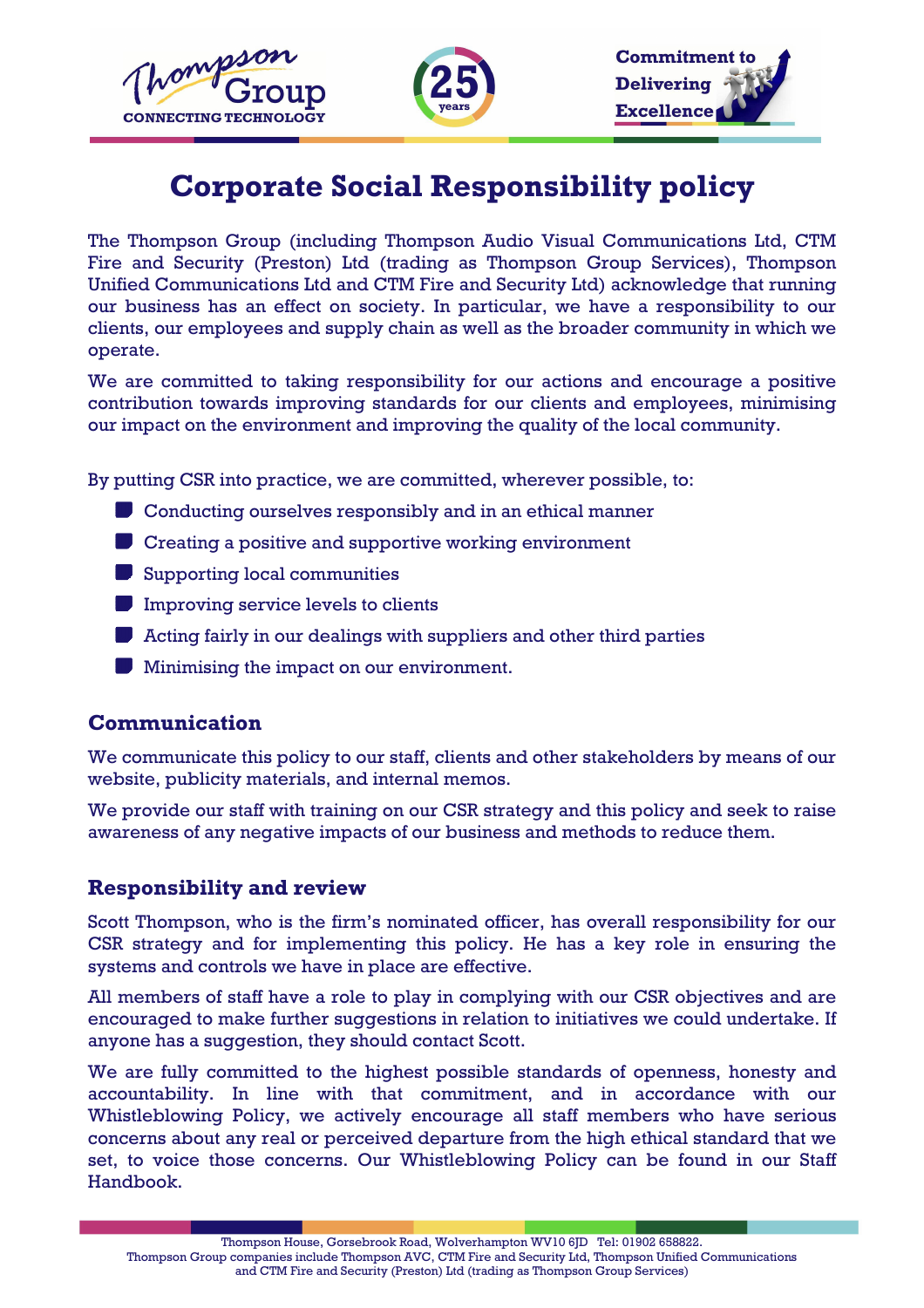



We are committed to ensuring our policy remains effective. As part of our ongoing commitment, this policy is reviewed at least annually to verify its effective operation. Records of the reviews are maintained and any necessary amendments are made to the policy, as appropriate.

# **Our CSR principles**

## **Our conduct**

We aim to adopt the highest professional standards and not to act in such a way as to compromise our organisation's integrity.

We actively promote respect between our staff members in their dealings with each other, with clients and other third parties.

## **Our working environment**

We recognise that our staff are our most important resource. We actively seek to offer our staff a positive and healthy working environment and ensure that they have rewarding careers and job satisfaction.

We maintain a Staff Handbook, which sets out the rights and expectations of all members of staff.

We seek to ensure that all staff have access to the training they need both for their own development and to enable them to deliver a high quality service. Our procedures in relation to training and development can be found within our Staff Handbook.

We consider all staff members to be equal and we aim to create a working environment which is free of unlawful discrimination. In this regard, we also maintain an Equality and Diversity Policy.

# **Our community**

In considering our impact on the community we have resolved to sponsor or otherwise support local charities.

Our activities include sponsorships, employees volunteering to help the activities of community organisations, the loan, support, set up and operation of equipment to benefit the operations of charity events and more.

# **Our clients**

We are committed to delivering the highest levels of quality and customer service to all of our clients across the UK. We understand that our business exists in a very competitive market and in order to retain our clients, we need to deliver a professional and courteous service.

All clients are treated equally, irrespective of the size or type of organisation or the sector(s) or regions they operate in.